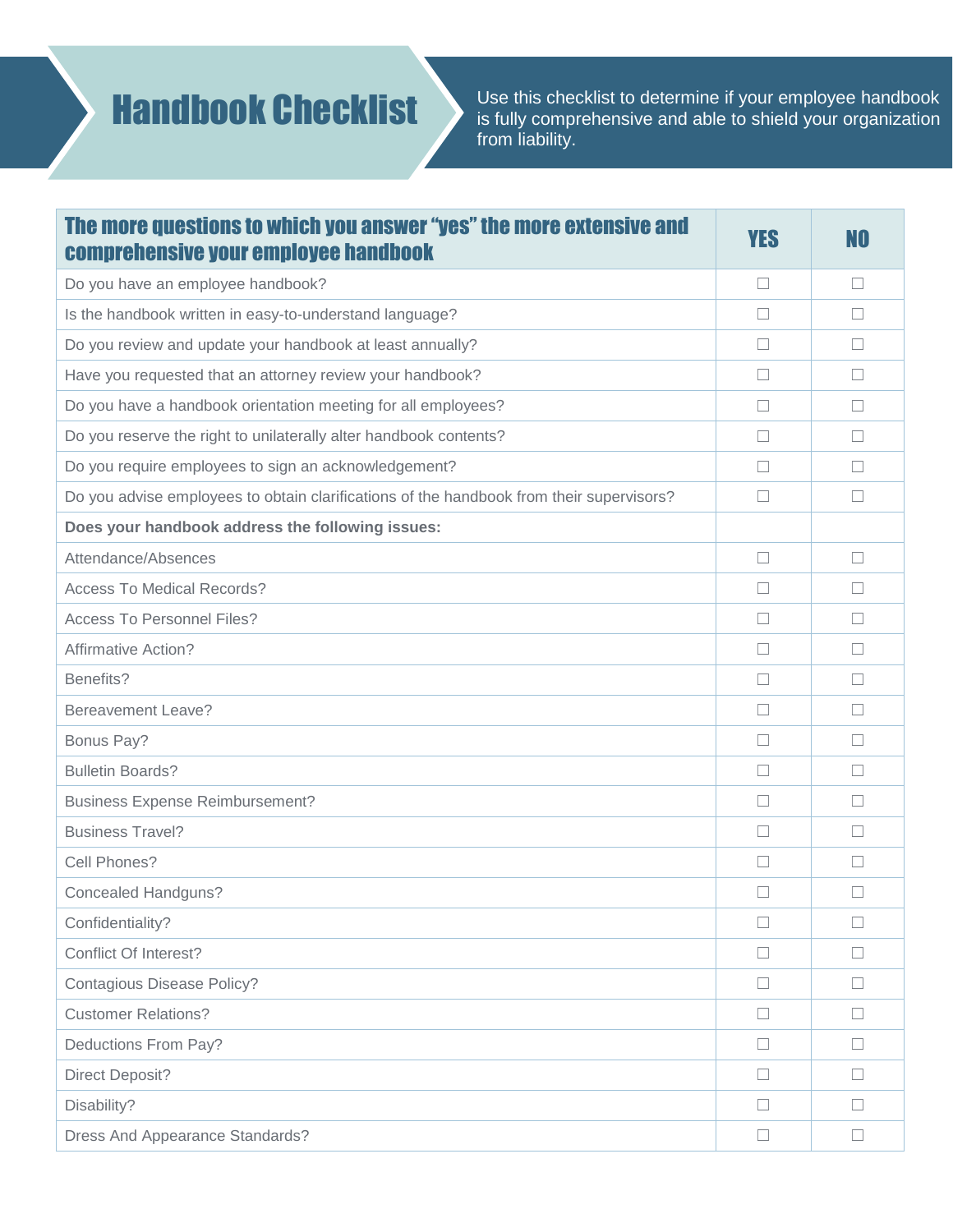| Drug-Free Workplace Act?                    | $\Box$ | $\Box$   |
|---------------------------------------------|--------|----------|
| Drug Testing?                               |        |          |
| Email?                                      | $\Box$ | $\Box$   |
| <b>Emergency Closings?</b>                  | П      |          |
| Employee Assistance Program?                | $\Box$ | $\Box$   |
| <b>Employee Classification?</b>             | $\Box$ | П        |
| Employment At-Will Policy?                  | $\Box$ | П        |
| <b>Equal Opportunity Policy?</b>            | $\Box$ | $\Box$   |
| Errors In Pay?                              | $\Box$ | $\Box$   |
| Evaluations?                                | $\Box$ |          |
| Exempt/Nonexempt?                           | $\Box$ | $\Box$   |
| <b>Expense Reimbursement?</b>               | $\Box$ |          |
| <b>Falsification Of Employment Records?</b> | П      | П        |
| Family Medical Leave Act?                   | П      | ш        |
| Fitness For Duty?                           | П      | П        |
| Flextime?                                   | $\Box$ | $\Box$   |
| Garnishments?                               | $\Box$ | П        |
| Harassment?                                 | ш      | $\Box$   |
| <b>Hazard Communication?</b>                | $\Box$ | $\Box$   |
| Holidays?                                   | $\Box$ | $\Box$   |
| Hours Of Work?                              | $\Box$ | П        |
| Immigration Policy?                         | $\Box$ | ш        |
| Inclement Weather?                          | $\Box$ |          |
| Internet Use?                               | $\Box$ | $\Box$   |
| Investigations?                             | $\Box$ |          |
| Jury Duty?                                  | $\Box$ | $\sqcup$ |
| Lactation Breaks?                           | $\Box$ | П        |
| Leave Of Absence Policy?                    | $\Box$ | $\Box$   |
| Mail?                                       | $\Box$ | $\Box$   |
| Maternity/Paternity Leave?                  | $\Box$ | ш        |
| Media Relations?                            | $\Box$ | $\Box$   |
| <b>Medical Examinations?</b>                | $\Box$ | $\Box$   |
| Military Leave?                             | $\Box$ | ш        |
| Moonlighting?                               | $\Box$ | $\Box$   |
| Motor Vehicle Safety?                       | $\Box$ | П        |
| Nepotism?                                   | $\Box$ | $\Box$   |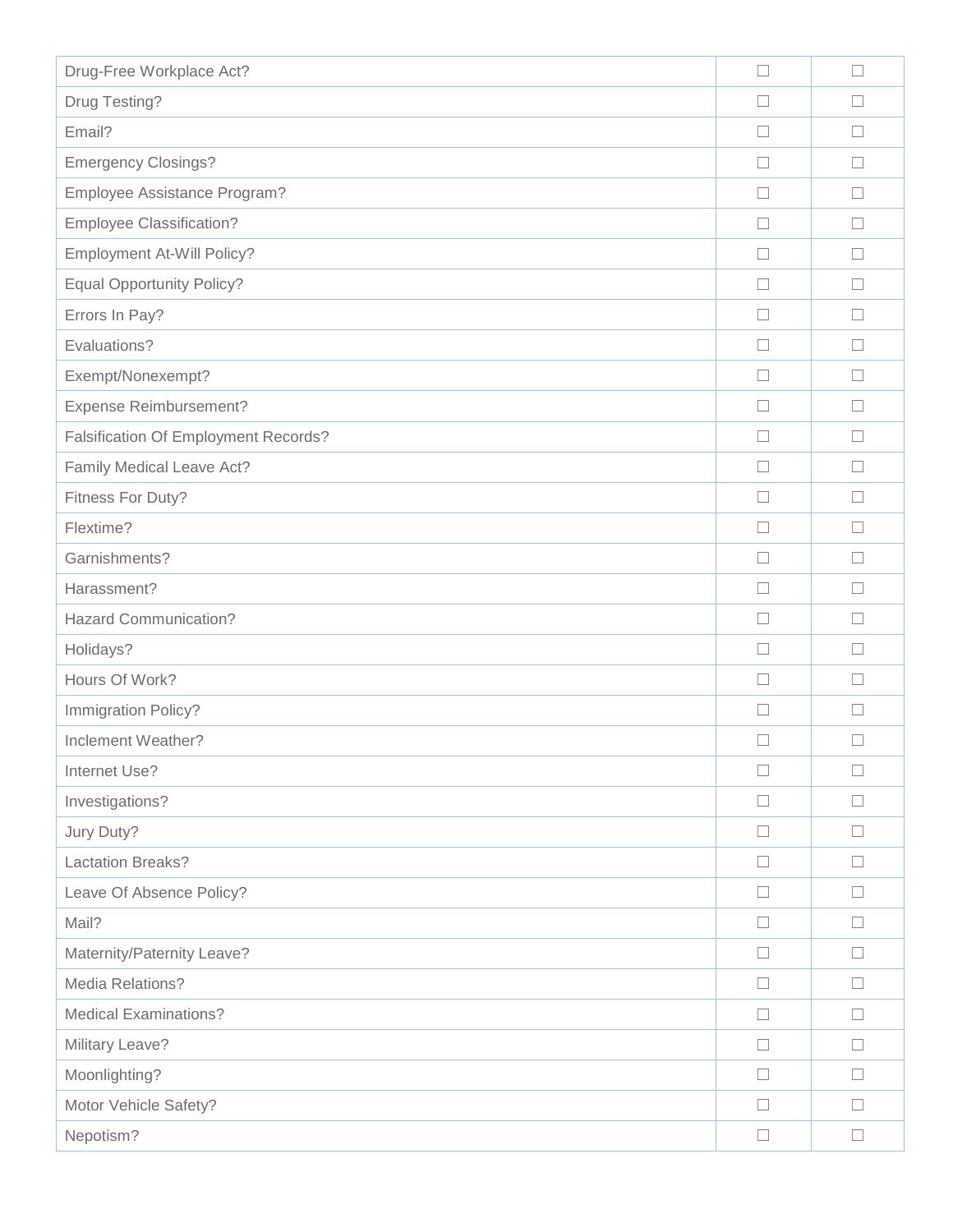| Off-Duty Conduct?                   | $\Box$ | $\Box$ |
|-------------------------------------|--------|--------|
| Open Door Policy?                   |        |        |
| <b>Orientation Period?</b>          | $\Box$ | $\Box$ |
| Overtime?                           | П      | $\Box$ |
| Paid Time Off?                      | $\Box$ | $\Box$ |
| Pay Advances?                       | $\Box$ | $\Box$ |
| Paydays?                            | $\Box$ | $\Box$ |
| Pay Increases?                      | $\Box$ | $\Box$ |
| Performance Standards?              | $\Box$ | $\Box$ |
| <b>Personal Electronic Devices?</b> | $\Box$ | $\Box$ |
| Progressive Discipline?             | $\Box$ | $\Box$ |
| Reasonable Accommodation?           | $\Box$ | $\Box$ |
| Recording Devices/Communications?   | П      | П      |
| Resignation?                        | $\Box$ | $\Box$ |
| <b>Rest And Meal Periods?</b>       | П      | П      |
| Retaliation?                        | $\Box$ | $\Box$ |
| Retirement?                         | $\Box$ | $\Box$ |
| Safety Policy?                      | $\Box$ | $\Box$ |
| Security?                           | $\Box$ | $\Box$ |
| Sexual Harassment?                  | $\Box$ | $\Box$ |
| Sick Leave?                         | П      | П      |
| Smoking?                            | $\Box$ | $\Box$ |
| Social Media Policy?                | $\Box$ | П      |
| Solicitation And Distribution?      | $\Box$ | $\Box$ |
| Telecommuting?                      | □      | П      |
| Telephone Use?                      | $\Box$ | $\Box$ |
| Termination?                        | $\Box$ | П      |
| Timekeeping?                        | $\Box$ | $\Box$ |
| Use Of Company Equipment?           | $\Box$ | $\Box$ |
| Use Of Intoxicants?                 | $\Box$ | ப      |
| Vacation?                           | $\Box$ | $\Box$ |
| Visitors?                           | $\Box$ | $\Box$ |
| Voice And Electronic Mail?          | $\Box$ | $\Box$ |
| Voting Leave?                       | $\Box$ | $\Box$ |
| Witnes Duty?                        | $\Box$ | $\Box$ |
| Work-Related Injury?                | $\Box$ | $\Box$ |